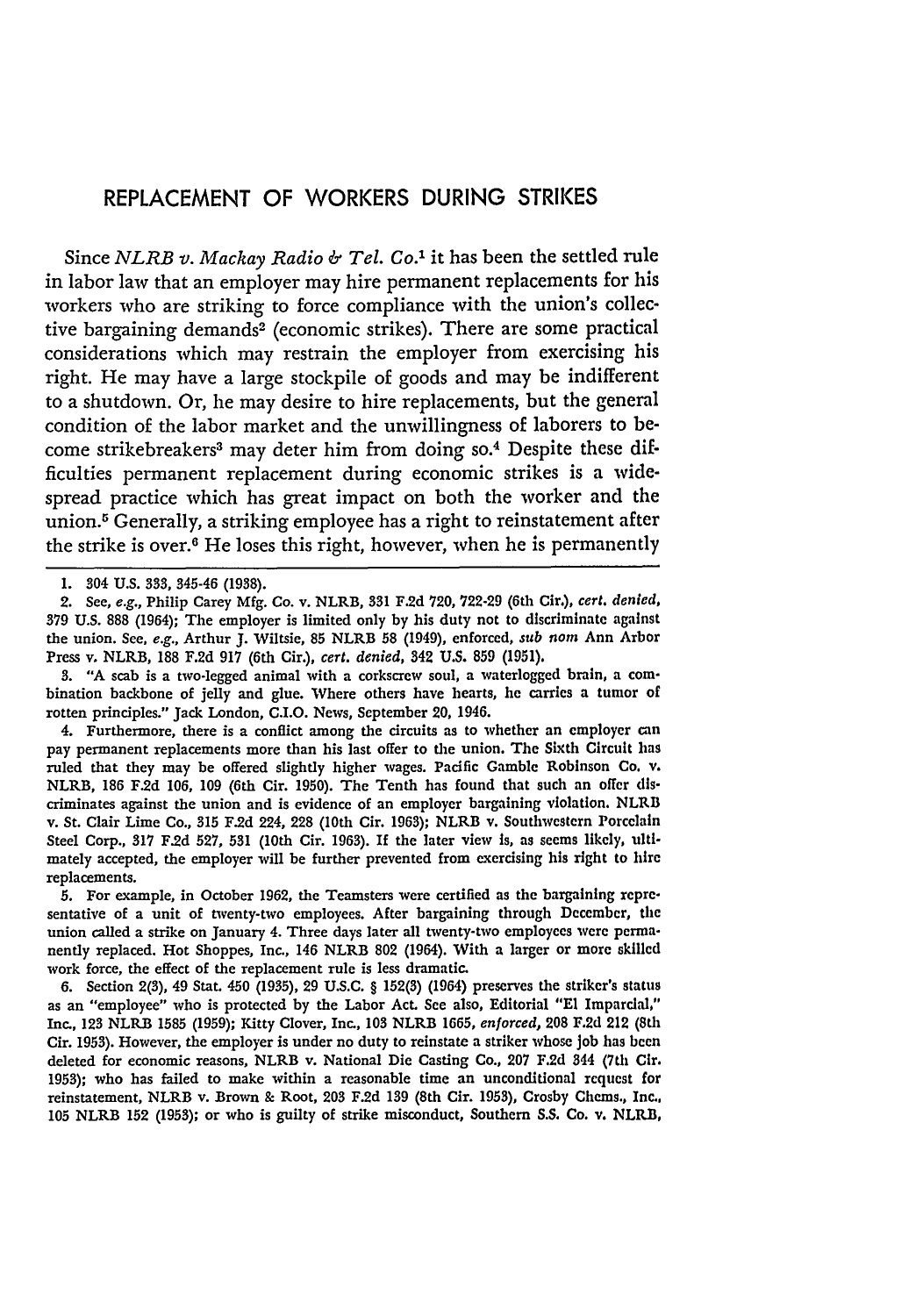replaced.<sup>7</sup> The possibility of replacement obviously must be taken into account by union members considering a strike vote. The fear of permanent replacement has been intensified **by** the NLRB's practice of deferring completely to the employer's classification of the replacement as permanent or temporary.8

In spite of the obvious importance of any replacement rule the first statement of the present rule was not very well considered. In *Mackay* the Supreme Court held that management's selective replacement of union leaders violated section 8(a)(3) by discriminating against union members. Then followed the famous dictum that the employer has "the right to protect and continue his business" **by** permanently replacing economic strikers, and "he is not bound to discharge those hired to fill the places of strikers. . **. ."** This dictum was consistent with the common law rule that an employer had no duty to rehire an employee who stopped work for any reason.<sup>10</sup> But the Wagner Act was passed to change many of the aspects of the previous law governing employment relationships.<sup>11</sup> It should not have been sufficient to rely upon the common law in *Mackay.* The Labor Board in *Mackay* did not discuss the basis of the permanent replacement rule and, in fact, did not even focus on the general question of replacement. Instead, the Board inquired

In NLRB v. Thayer Co., **213 F.2d 748** (Ist Cir.), *cert. denied,* 348 **US. 883** (1954), Judge Magruder set out the thesis that **1)** in an economic strike, in which there **was** no unfair labor practice, an employee discharged for conduct beyond the protection of § **7** could not be reinstated but 2) in an unfair labor practice strike, the Board could reinstate a striker even if his conduct was beyond the protection of § **7** so long as he was not discharged "for cause" under § 10(c). Judge Bazelon adopted the latter strain of this argument in Local **883, UAV** v. NLRPB, **300 F.2d** 699 **(D.C.** Cir.), *cert. denied,* **370 U.S. 911 (1962). See** also, Cox, *The Right to Engage in Concerted Activities,* **26** IND. L. REv. 319, 324 n.24 (1951).

**7.** See, e.g., Cranston Print Works Co., **115** NLR.B **537, 567** (1956). *But see* Marydale Prods. Co., **133** NLRB **1232 (1961),** where new employees were found not to **be** "replacements" because they would have been hired regardless of the strike.

8. See, e.g., The Texas Co., 93 NLRB **1358,** 1362 (1951), in which the Board held that the employer's assurance of permanent employment was sufficient despite the fact that the replacement had to serve a probationary period. The Board defers to management's characterization because of the difficulty of determining the precise relationship between employer and employee. For example, employment contracts are seldom made. See text accompanying note 43 *infra.*

**9.** 504 **U.S.** at 345.

**10.** See Adair v. United States, 208 **US. 161** (1908); Union Pac. Ry. v. Ruef, 120 **Fed.** 102 **(C.C.D.** Neb. 1902). See generally Note, 24 **U. VA. L** REv. 661 (1938).

**11.** See, *e.g.,* NLRB v. Jones & Laughlin Steel Co., **301 U.S. 1,** 48-49 **(1937).**

**<sup>316</sup> U.S. 31** (1942) (mutiny), **NLRB** v. Fansted Metallurgical Corp., 306 **US.** 240 (1939) (violence during a sitdown strike), W. L. Mead, Inc., **113** NLRII 1040 **(1955)** (economic strike in breach of a no-strike clause). However, the employer must reinstate those strikers whose misconduct he has condoned. NLRB v. **E. A.** Labs., Inc., **188 F.2d 885 (2d** Cir.), cert. *denied,* 342 **U.S. 871** (1951).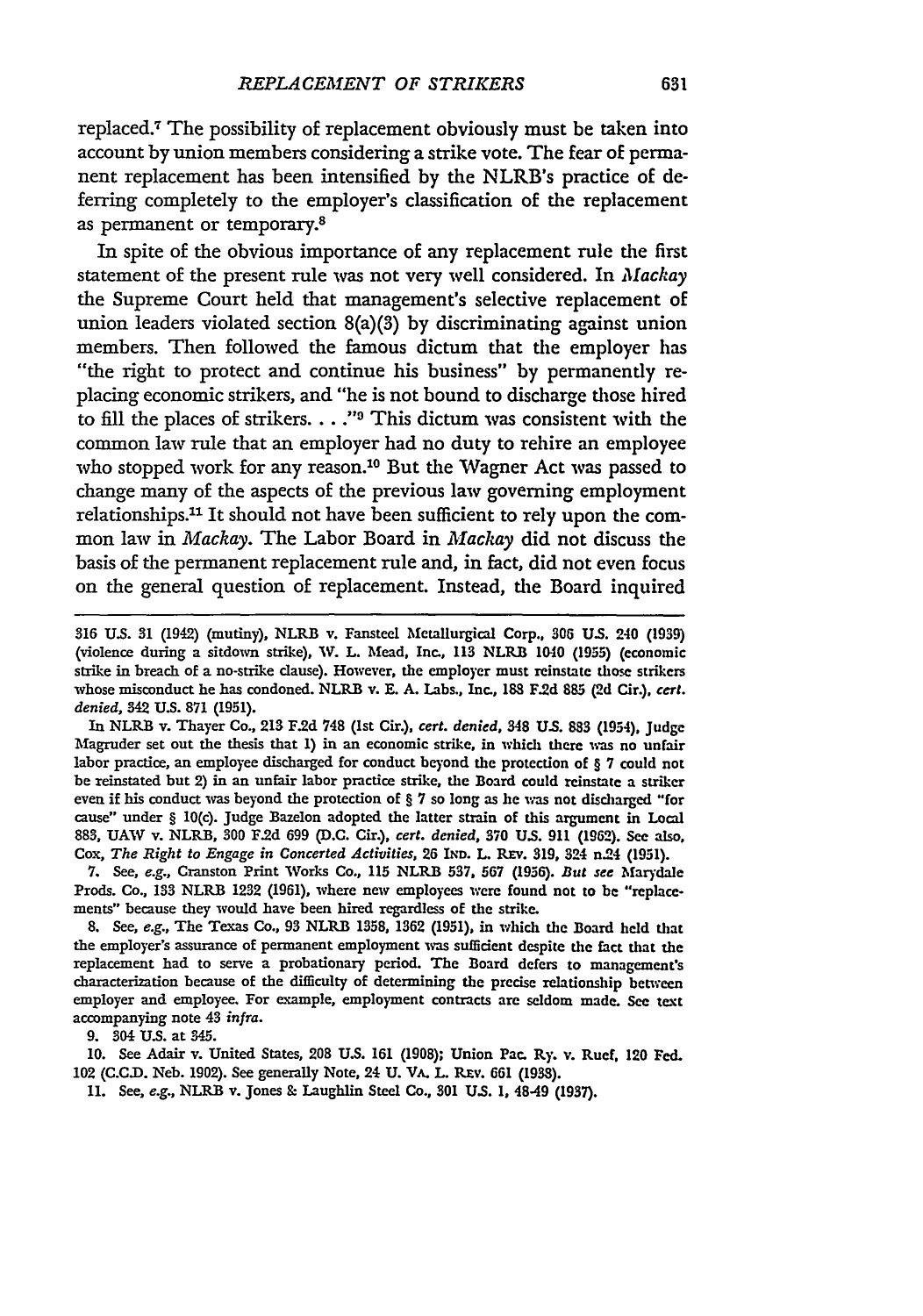into only the narrow issue of discriminatory employment.<sup>12</sup> However, in a reply brief to the Supreme Court,<sup>13</sup> the Board accepted Mackay's assertion that as a public utility it had a right and duty to hire permanent replacements. 14 The rule which emanated from the *Mackay* case was not litigated before the Board and was inadequately argued before the Court. Despite this lack of consideration, the dictum has been followed blindly.<sup>15</sup> In view of its background and its continuing impact in economic strikes the permanent replacement rule should now be reconsidered.

Replacement rules might be viewed as tools to establish bargaining equality between management and labor. For example, the NLRB might allow only temporary replacements if it believed that labor needed greater bargaining power.16 Setting aside the difficulties of constructing a series of rules designed to equalize the positions of employer and employee, such an approach is not now available. As the Supreme Court stated in *American Ship Bldg. Co. v. NLRB,17* the Board does not have "a general authority to assess the relative economic power of the adversaries in the bargaining process and to deny weapons to one party or the other because of its assessment of that party's bargaining power."<sup>18</sup> In order to determine the legality of a lockout after a bargaining impasse, the Supreme Court turned to the text and legislative history of the LMRA.

Similarly, instead of being judged in terms of bargaining power, replacement rules must be judged in terms of those provisions of the Labor Act which define allowable employer activity, in particular, section  $8(a)(3)$ ,<sup>19</sup> which proscribes employer "discrimination in regard to hire or tenure of employment or any term or condition of employment to encourage or discourage membership in any labor organiza-

18. *Id.* at 317.

<sup>12.</sup> Mackay Radio & Tel. Co., **1** NLRB 201, **216-17 (1936).**

<sup>13.</sup> The pertinent portion is reprinted in Boudin, *The Rights of Strikers, 35* **ILL.** L. REV. 817, **831** (1941).

<sup>14.</sup> Brief for Respondent, p. 24, NLRB v. Mackay Radio & Tel. Co., 304 U.S. **333** (1938).

**<sup>15.</sup>** See, *e.g.,* Adams Bros. Manifold Printing Co., 17 NLRB 974, **980 (1939).**

<sup>16.</sup> This argument would have particular validity in the context of permanent replacement. As a weapon for management, permanent replacement is most effective against weak unions. In general, the strength of a labor organization is inversely proportional to the number of non-union workers capable of filling strikers' jobs. Thus, replacement, which must draw upon such workers, can be effectively utilized against only weak unions; against strong unions it is an impotent management weapon.

**<sup>17. 380</sup> U.S.** *300* **(1965).**

<sup>19. 49</sup> Stat. 452 (1935), **29** U.S.C. § 158(a)(3) (1964). **See** Mackay Radio & Tel. Co., **I** NLRB 201, 216-17 (1936), for the suggestion that the replacement rules should be analyzed under § 8(a)(3).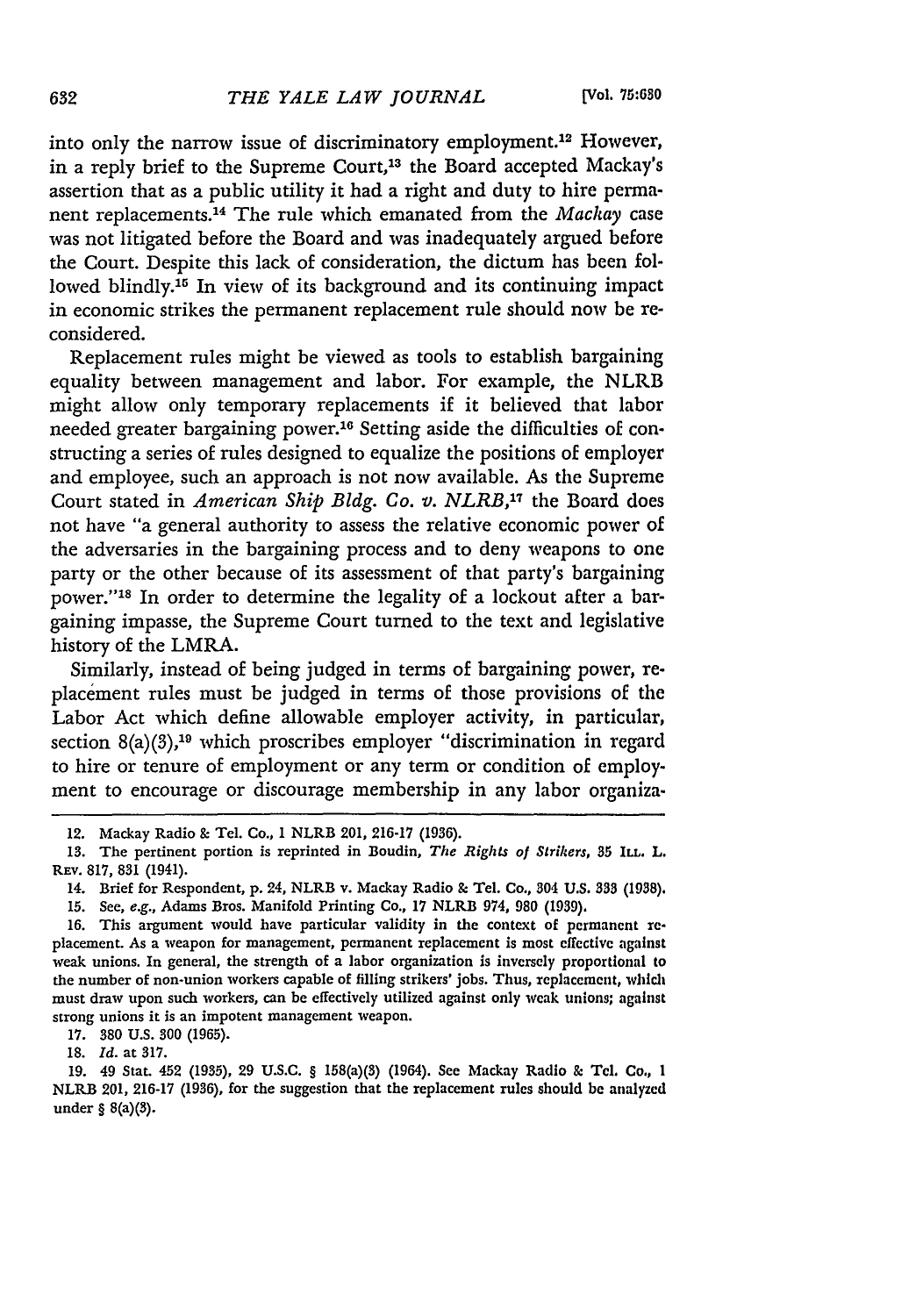tion." A violation of this section is usually established by showing an overt act or statement reflecting anti-union discrimination.20 However, direct proof of the employer's intent is not always required; in some circumstances discrimination can be presumed from his conduct.<sup>21</sup>

Recently, in two separate cases, the Supreme Court attempted to establish guidelines for the use of such a presumption. Mr. Justice Stewart, writing for the majority in *American Ship Bldg.,* stated that the Board could find discriminatory intent in employer conduct which is "prejudicial to union interests" and is "devoid of significant economic justification."<sup>22</sup> The application of this standard would rarely, if ever, lead to the presumption of discriminatory intent. For example, even selective discharge of union leaders, clearly illegal under section 8(a) (3),23 could have "significant economic justification." The employer may desire to rid his plant of the union in order to lower wages.

The test of *NLRB v. Brown*<sup>24</sup> differs fundamentally<sup>25</sup> from that of *American Ship Bldg.,* although the two cases were decided on the same day by the same majority. In *Brown,* the Court stated that illicit intent could be presumed from conduct that is "destructive of employee rights" and "devoid of significant service to any *legitimate* business end."28 The qualification "legitimate" distinguishes the *Brown* test from the meaningless one of *American Ship Bldg.* This distinction was recognized by Mr. Justice Goldberg who concurred in both opinions. He disagreed with the *American Ship Bldg.* test and stated that only "legitimate economic interests of the employer" should be recognized.<sup>27</sup> In *Brown,* however, Mr. Justice Goldberg accepted the majority's formulation. 28 The opinions in the two cases differ in another respect. *Brown* states explicitly that a violation of section 8(a)(3) can be found even in conduct which serves a legitimate business purpose if that purpose is outweighed by a prejudicial effect upon employees.<sup>29</sup> Since the Supreme Court has in the past found violations despite a legitimate

22. **380 U.S.** at **311.**

<sup>20.</sup> For a collection of cases, see Radio Officers Union v. NLRB, 347 **US. 17.** 43 **(1954).**

<sup>21.</sup> See NLRB v. Erie Resistor Corp., **373 U.S.** 221, 228 **(1963).**

**<sup>23.</sup>** See, *e.g.,* NLRB v. Vapor Blast **Mfg. Co., 287 F.2d 402 (7th Cir.).** *cert. denied, 363* **U.S. 823 (1961).**

<sup>24. 380</sup> **U.S.** 278 (1965).

**<sup>25.</sup>** Some commentators have failed to recognize the difference. See, e.g., Oberer, *Lockouts and the Law,* **51 CORNELL L.Q. 193, 209 (1966).**

**<sup>26. 380</sup> U.S.** at **286.** (Emphasis supplied.)

**<sup>27.</sup>** *Id.* at 340.

**<sup>28.</sup>** *Id.* at 292-94.

**<sup>29.</sup>** "[C]onduct so inherently destructive of employee rights could not **be** saved from illegality **by** an asserted overriding business purpose pursued in good faith." *Id.* at **287.**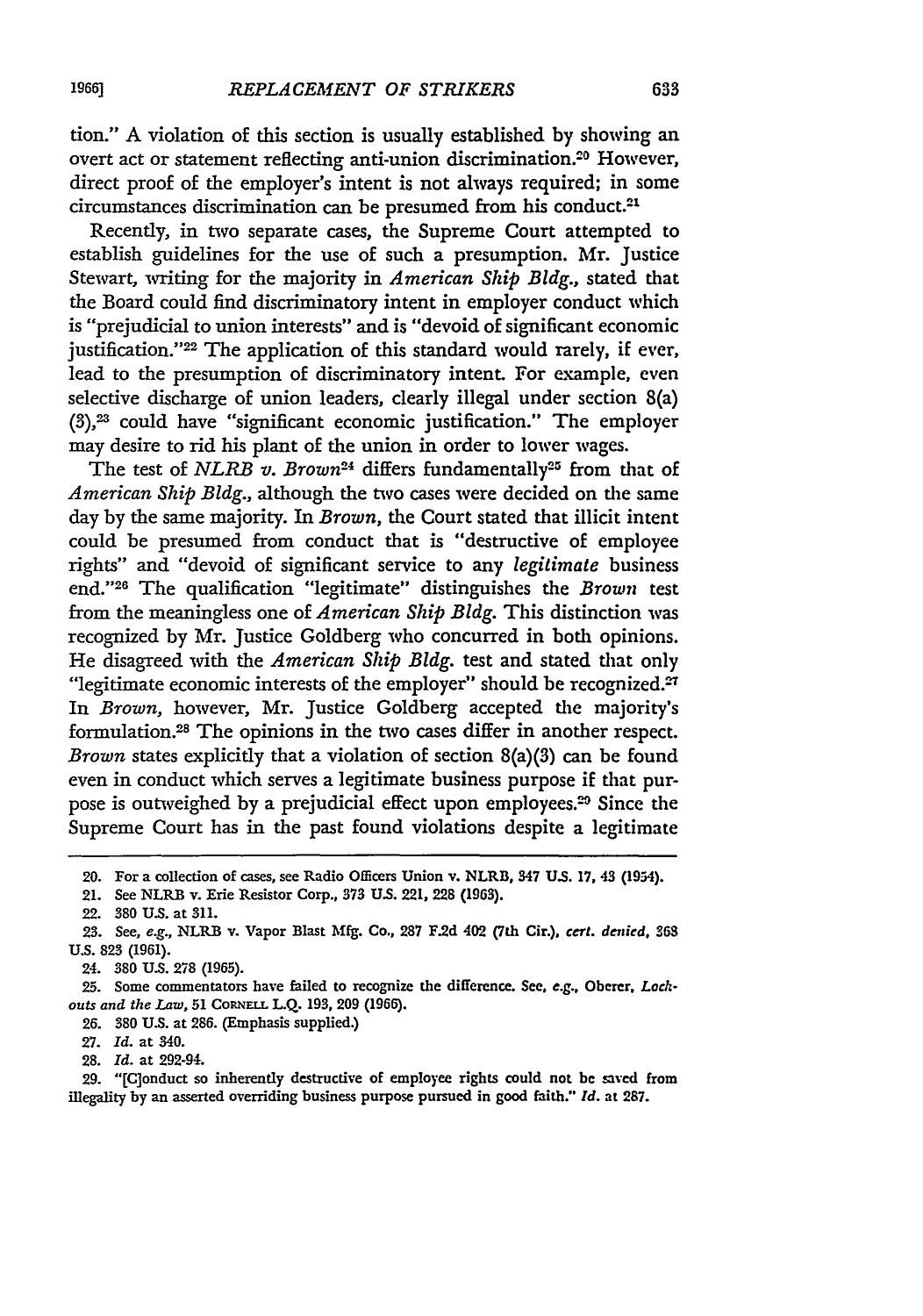business interest,<sup>30</sup> the *Brown* test corresponds more closely to past decisions. If *Brown* is to be followed the legitimate business interest served by the permanent replacement rule must be compared with its impact on employee rights granted by the Labor Act.

The hiring of permanent replacements may have three principal effects on strikers. Allowing the employment of permanent replacements enables management to continue its business during the work stoppage and thus weakens the bargaining position of the union.<sup>31</sup> But the Labor Act does not guarantee employees a maximum bargaining position,<sup>02</sup> and such an effect could not serve as the basis of a section  $8(a)(3)$  violation. The other two effects of permanent replacement, however, do impinge upon guaranteed employee rights.

Section **13** of the LMRA expressly refers to labor's "right to strike." Other sections of the Act reinforce this fundamental guarantee.<sup>33</sup> But its full exercise is restrained by permanent replacement. At times, even the threat of such replacement may prevent the calling of a work stoppage or cause a striking union to surrender to management's demands. For the strike may result in the permanent loss of members' jobs and the elimination of pension, seniority or other rights acquired through previous service.

**A** second effect of the *Mackay* rule undermines the union's status as bargaining representative. Replacements are likely to be anti-union and may, if permanent, vote in certification elections held during a strike.<sup>84</sup> An employer can hire, and characterize as "permanent," a sufficient number of strikebreakers to force the union's decertification. This weapon gives him control over the decision whether or not his plant will be unionized by allowing him to nullify the strikers' choice of a bargaining representative. Of course, if replacements are, in fact, permanent they deserve a voice in the organization of the plant. However, the

**<sup>30.</sup>** NLRB v. Erie Resistor Corp., 373 **U.S.** 221 **(1963).**

**<sup>31.</sup>** So, too, does hiring temporary replacements. On the other hand, temporary replacements do not impinge upon guaranteed employee rights. **See** text accompanying notes 40.43 infra.

<sup>32.</sup> For example, the right to strike is limited by the sixty day waiting period of § 8(d), **61** Stat. 142-43 (1947), **29** U.S.C. § 158(d) (1964). Also, the union is not always granted the right to determine the timing and duration of every work stoppage. See, American Ship Bldg. Co. v. NLRB, 380 U.S. 300, 310 (1965).

<sup>33. §§ 7, 8(</sup>a)(1), 8(a)(3), 2(3). See also NLRB v. Erie Resistor Corp., **373** U.S. 221, **223** (1963).

<sup>54.</sup> Originally, replacements were ineligible to vote. A. Sartorius **&** Co., 10 NLRB 493 (1938), *reversing* 9 NLRB **19** (1938). Permanent replacements were franchised only after *Mackay* was decided and their jobs were secure. Rudolph Wurlitzer Co., 32 NLRB **163** (1941).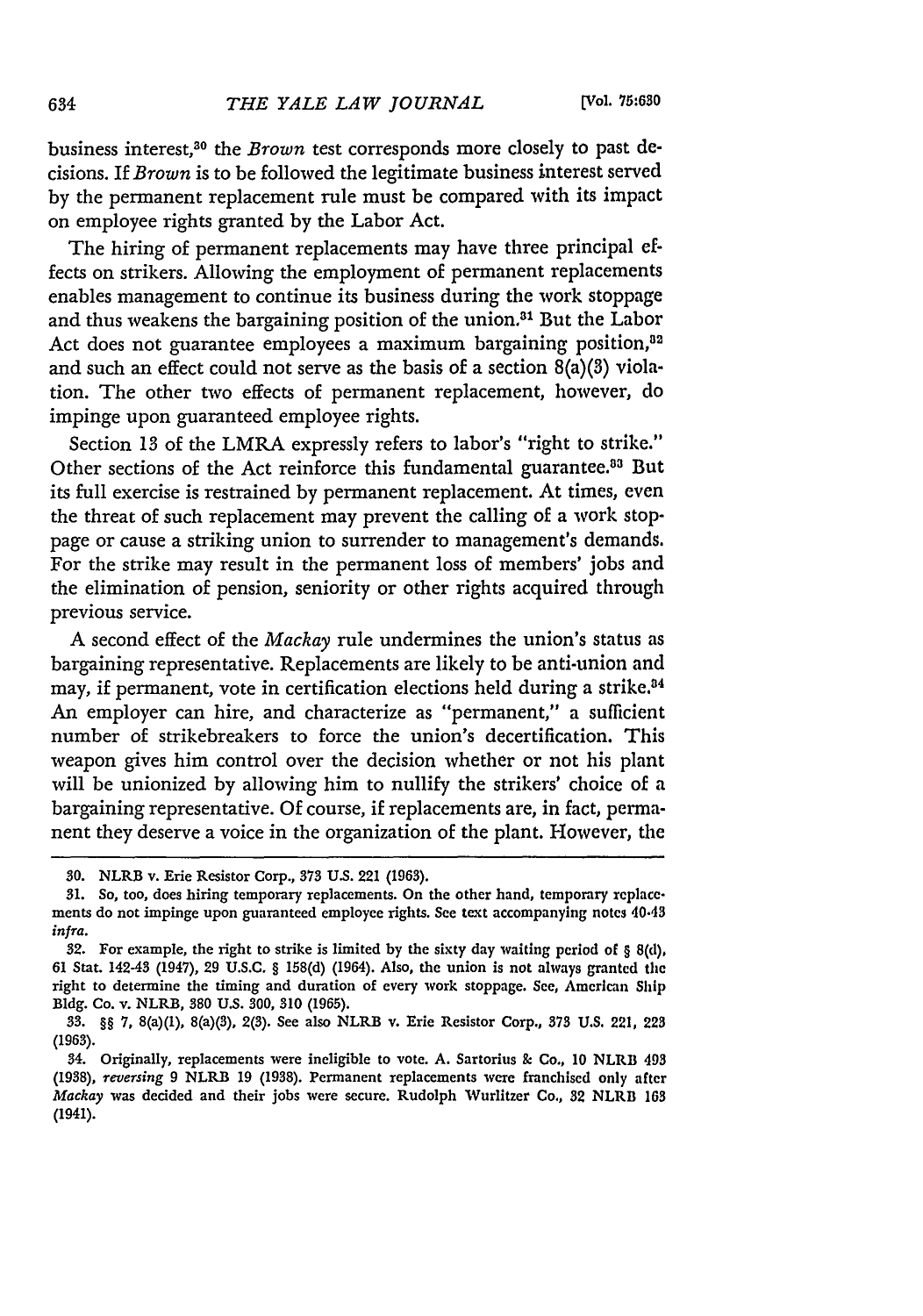Labor Board usually defers completely to the employer's characterization.35 It is extremely easy for the employer to call a temporary employee permanent. And if the replacements are really temporary their votes in a certification election dilute the striking employees' rights to choose their own bargaining representative. This choice is a fundamental one, guaranteed **by** sections **7** and **8** of the Labor Act.

The facts underlying *United Rubber Workersa"* provide an example of this impact. In that case, the union won a representation election **by** a substantial margin but failed to negotiate a collective bargaining agreement. **A** strike followed, and the employer reacted **by** permanently replacing most of the union members. **A** year later, another certification election was held. With the replacements voting, the union was defeated **288** to **5.**

In **1959** Congress mitigated these anti-union effects **by** amending section **9(c)(3)** of the Labor Act. The Board was given the power to allow permanently replaced strikers to vote in certification elections during the strike.37 (Temporarily replaced and unreplaced strikers had always been eligible to vote.)38 However, Congress did not disenfranchise the permanent replacements, nor did it prohibit the employer from characterizing the replacements as he pleased. Although the amendment **makes** the employer's **job** more difficult, he may still undermine the

In Pacific Tiles & Porcelain Co., **137** NLRB 1358 (1958), the Board acknowledged the settled rule that once an economic striker obtains permanent employment, he is no longer entitled to vote. See, *e.g.,* Horton's Laundry, Inc., 72 NLRB 1129, **1135-37** (1947). However, the Board also recognized the rule that the striker's intent to return to work was the key factor. See Oates Bros., Inc., **127** NLRB 1674 (1960). Because of the difficulty of proving the striker's intent, the Board ruled that it would presume that all strikers intended to return to work. *Pacific Tile 6 Porcelain Co., supra* at 1359. As a result, replaced strikers are entitled to vote.

38. **A.** Sartorius & Co., 10 NLRB 493 (1938), reversing 9 NLRB 19 **(1938).**

**<sup>35.</sup>** At present, for voting purposes, the Board presumes that all replacements are permanent. Pacific Tile & Porcelain Co., **137** NLRB **1358, 1360** (1962). For the difficult task facing a union attempting to challenge this presumption, see Bowman Transp.. Inc., 142 NLRB **1093 (1963).**

<sup>36. 121</sup> NLRB 1439, 1442-43 **(1958).**

<sup>37. &</sup>quot;Employees engaged in an economic strike who are not entitled to reinstatement shall be eligible to vote under such regulations as the Board shall find are consistent with the purposes and provisions of this Act in any election conducted within twelve months after the commencement of the strike." **73** Stat. 542, **29** U.S.C. § 159(c)(2) (1964). Although the Board has the power to make rules, [§ **6,** 49 Stat. 452 **(1959), 29** U.S.C. § **156** (194); Peck, *The Atrophied Rule-Making Powers of the National Labor Relations Board,* **70** YALE L.J. **729, 751-52 (1961)],** it has not chosen to exercise it. W. Wilton Woods, Inc., **127** NLRB 1675 (1960). Instead, despite an attempt to compel it to make rules in accordance with the requirements of the Administrative Procedure Act, Boire v. Miami Herald Pub. Co., 343 F.2d **17** (5th Cir. **1965),** the Board has proceeded **by** adjudication.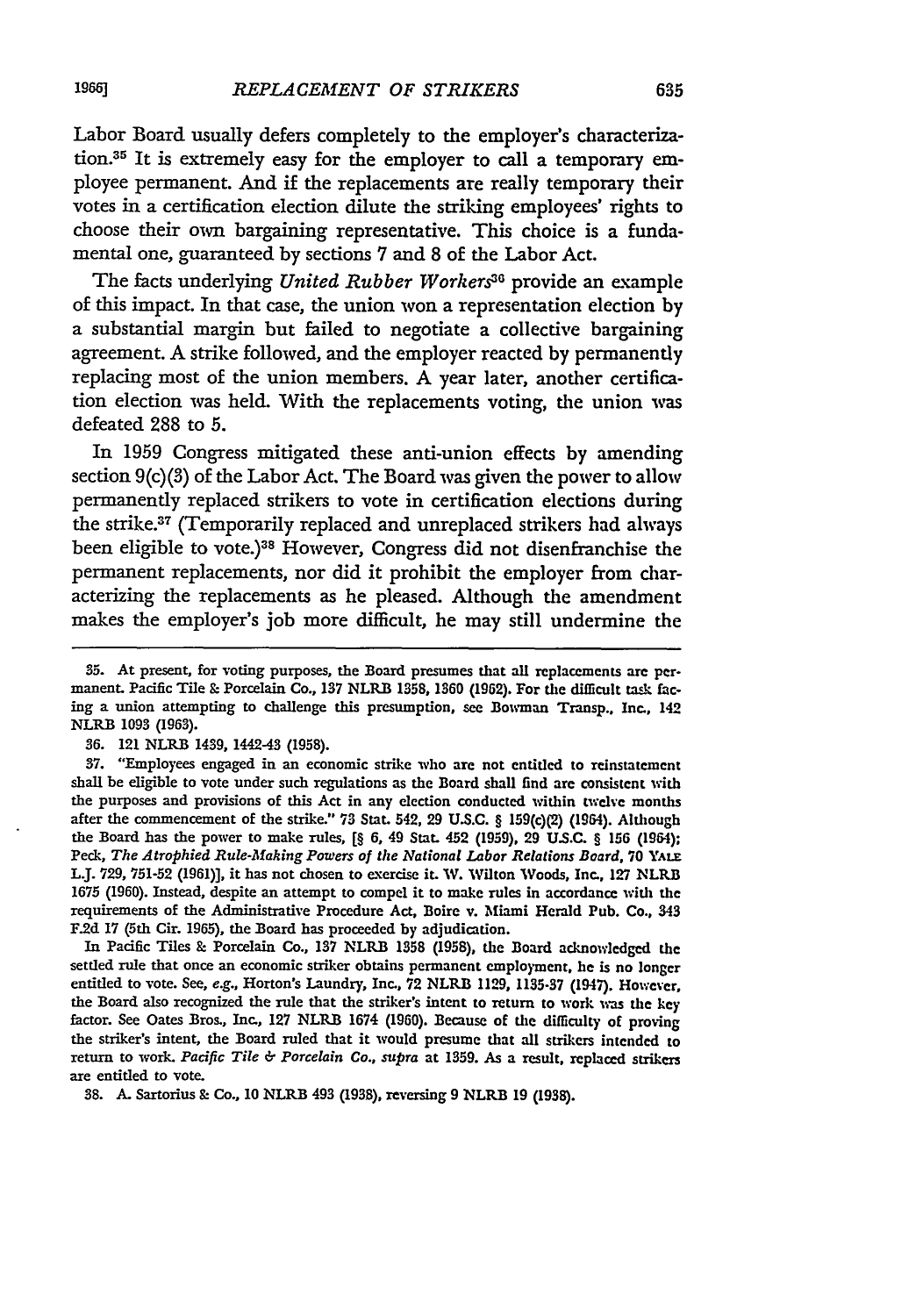union's majority by hiring replacements, characterizing them as permanent, and thereby swelling the electorate.80

To offset these anti-union effects the employer may offer various legitimate business justifications. Permanent replacements have always been considered necessary to promote one fundamental employer interest-the right to "protect and continue" his business during a strike.40 This legitimate business purpose, however, may be served by temporary replacements also. Since only permanent replacements have an anti-union effect, the *Mackay* rule could be justified only if permanent replacements serve a business purpose which could not be served by temporary replacements. This justification might be valid if it could be shown that the offer of permanent work is necessary to induce a replacement to accept employment.<sup>41</sup> There are two possible ways to evaluate this justification.

Perhaps an investigation of the employer's labor market would show the necessity of offering permanent employment. In such an inquiry conditions in both the national and local labor markets would have to be considered. Another relevant statistic would be the number of qualified applicants for replacement work. In addition, their past employment history, such as prior wages and months out of work, would be relevant. But even this summary listing of the factors which the Board would have to investigate highlights the difficulty, if not the impossibility, of determining necessary inducement from a study of the labor market. Were the Board to make such an examination in every case, it would have little time to devote to its other responsibilities.

Perhaps the employer should be allowed to show necessary inducement by showing that he has in fact induced the employee to work by giving him benefits greater than temporary employment. It is probably valid to assume that if the employer has given some substantial benefits it was necessary to do so.<sup>42</sup> But to prove that the employer has given something more than temporary employment he must show that the employee has an enforceable claim against him to assure tenure extending substantially beyond the end of the strike. If the replacement has

**<sup>39.</sup> See** NLRB v. United Furniture Workers, **337 F.2d 936 (2d** Cir. 1964), where, despite the new voting rules, the union was displaced.

<sup>40.</sup> NLRB v. Mackay Radio **&** Tel. Co., 304 **U.S.** 333, 345 **(1938).**

<sup>41.</sup> It has been assumed that permanent employment is often a necessary inducement to a replacement. See Note, **27 U.** CHI. L. REv. 368, **376** (1960). **See** also Comment, **60** Nw. U.L. REv. **689, 713** (1965); Intermediate Report and Recommended Order, Hot Shoppes, Inc., 146 NLRB **802,** 807, **835** (1964).

<sup>42.</sup> Of course such an arrangement would not preclude the employer from making permanent contracts when they were not necessary so that he could displace the union employees; however, it would put a cost on, and hopefully deter, such displacement.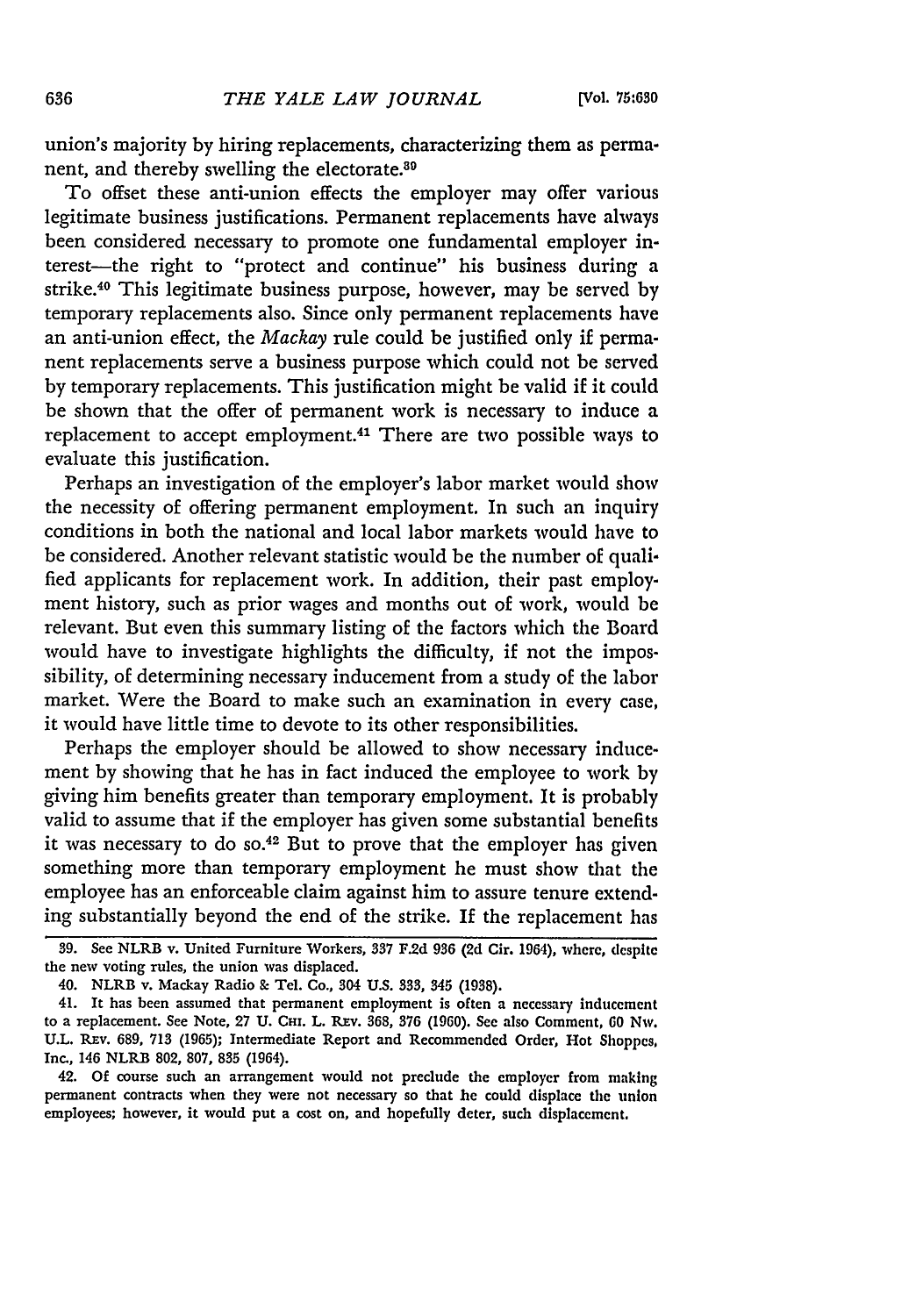no such claim, although the employer may characterize him as "permanent," he has no greater rights, and therefore has been offered no greater inducement than a temporary replacement. Similarly, without such enforceable rights, the characterization has cost the employer nothing and he is free to apply it solely to achieve anti-union effects. Today, the usual employment relationship neither serves as the basis for proving necessary inducement nor imposes any cost upon the employer. "The generality of employees have no employment contracts, and are not employed for definite terms."43 The employer is free to release "permanent" replacements, and only a desire to undermine the union binds him to retain them until after the strike is settled.

Necessary inducement could be established, therefore, only if the replacements obtained contracts for a specific term of employment. However, in addition to the purely business considerations which would make an employer reluctant to enter into such a contract, its legal consequences under the Labor Act virtually preclude its use. It is clear that the provisions of a replacement contract potentially would conflict with any subsequent agreement that might be reached between the employer and the union. *NLRB v. J.I. Case<sup>44</sup>* makes it equally clear that when such a conflict occurs the individual contract must yield to the collective one. Thus, the contract offered to a replacement may be no contract at all, since management would not be required to honor it in the face of a subsequent collective agreement.<sup>45</sup>

An employment contract for a specific term would also appear to violate the proscription against granting superseniority to replacements announced by the Supreme Court in *Erie Resister Co. v. NLRB*.<sup>40</sup> In that case, replacements had been granted twenty years seniority in order to assure their employment after the end of the strike. The Court ruled that the grant of superseniority violated section 8(a)(3)47 even **if** it had been necessary to induce the replacements to accept employment.

47. *Id.* at **231.** Furthermore, if the employer insists that the union accept a superseniority plan, he violates his duty to bargain imposed **by** § 8(a)(5) 49 Stat. 453 **(1935), 29 U.S.C.** § 158(a)(5) (1964). See Philip Carey **Mlfg.** Co. v. NLRB, **331 F.2d 720** (6th Cir.), cert. *denied,* **379 U.S. 888** (1964); Griffin Wheel Co. v. NLRB, 320 F.2d **656** (7th Cir. 1963). It should be noted that the rationale for § 8(a)(3) employed in *Erie Resistor* was expressly approved **by** the Supreme Court in *Brown.* See text accompanying and notes 28 and **29** *supra.*

<sup>43.</sup> Hot Shoppes, Inc., 146 NLRB **802, 832** (1964).

<sup>44.</sup> **321 US. 332** (1944).

<sup>45.</sup> Furthermore, it is unlikely that management would **have** to pay damages for the breach of the individual contract. J. I. Case v. NLRB, *supra* note 44 at **337. 338,** 342. Such payment **by** management would vitiate the effect of superseding the individual contract by the collective one.

<sup>46.</sup> **373 U.s.** 221 **(1963).**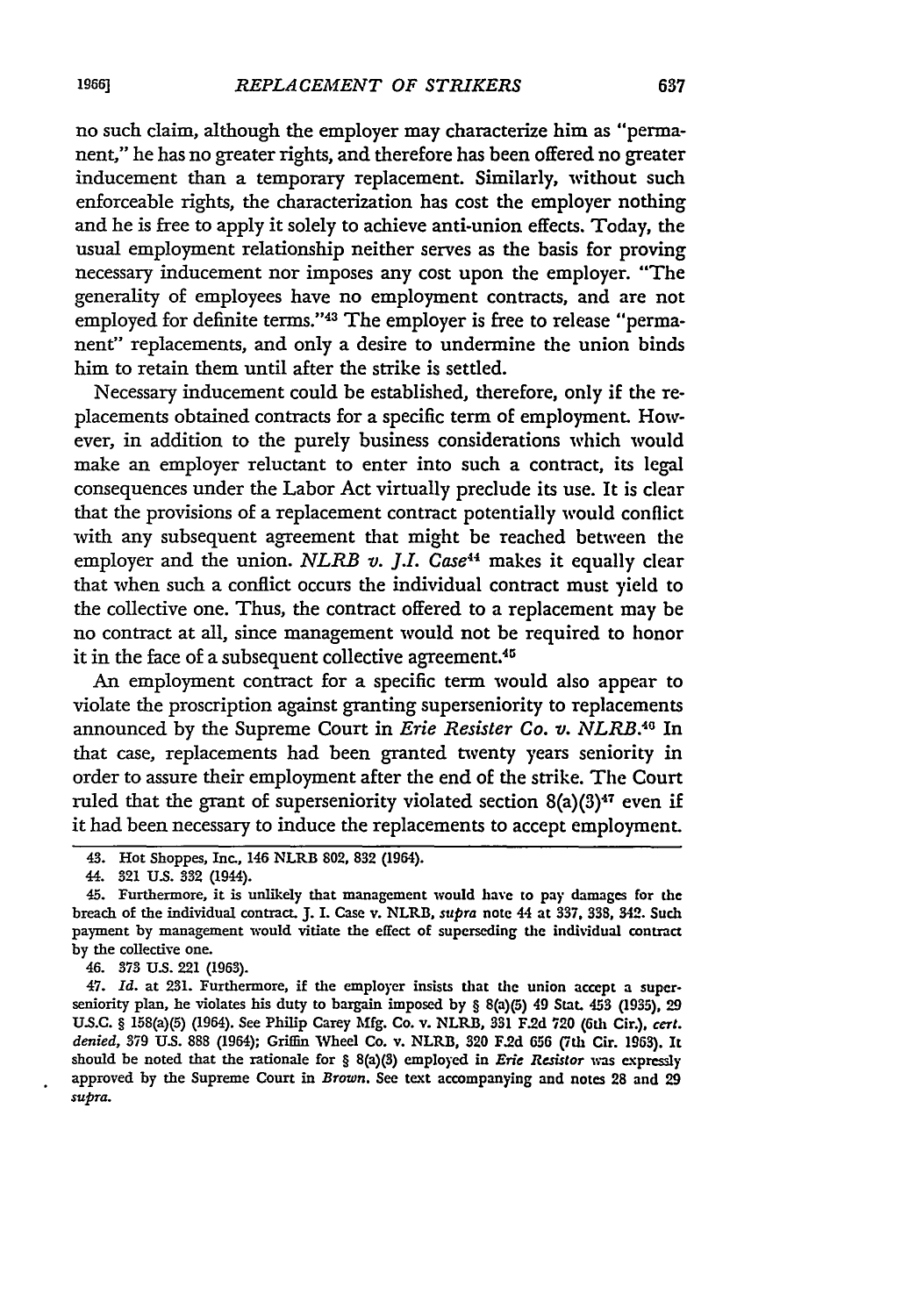**A** contract which guaranteed the replacement employment for a period of months would have the same effect as a grant of superseniority. For example, if the replacement were given a five year contract, he would be retained in preference to the replaced striker even though the latter would have greater seniority. And, if layoffs became necessary during the term of the replacement's contract, other workers with greater seniority would lose their jobs before he would lose his.

The duty to bargain, imposed on the employer **by** section 8(a)(5), <sup>48</sup> may also prevent him from entering into contracts of permanent employment. It is a common practice for the union to insist upon the reinstatement of strikers as a condition of the strike settlement.49 Since the parties may insist only upon those subjects about which there is a duty to bargain,50 and since no charges of unfair labor practice **by** the union have been found, it seems likely that no one has even questioned that there is a duty to bargain about reinstatement. Also *Fibreboard Paper Prods. Co. v. NLRB*<sup>51</sup> held that the employer has a duty to bargain about subcontracting unit work, and that he violated that duty by contracting without first consulting the union. The existence of a strike does not terminate the duty of both parties to bargain.<sup>52</sup> Thus, *Fibreboard* would also seem to require the employer, as part of the strike settlement, to bargain about his adherence to any subcontracting arrangements made during the strike.53 If there is a duty to bargain about subcontracting arrangements made during a strike, then there should also be a duty to bargain about permanent replacements hired during the strike since subcontracting and replacement decisions have the same effect upon the employees. If, as seems probable, such a duty exists, the employer would be committing an unfair labor practice by contracting with the replacements to keep them after the settlement of the strike. For by so contracting, the employer would make it difficult

**51. 379 U.S. 203** (1964).

<sup>48. 49</sup> Stat. 453 **(1935), 29** U.S.C. § 158(a)(5) (1964).

<sup>49.</sup> See The Philip Carey **Mfg.** Co., 140 NLRB **1103, 1105 (1963),** *enforccd,* **331 F.2d 720, 728** (6th Cir.), *cert. denied,* **579 U.S. 888** (1964). See also Gen. Counsel **Ad.** Decis, **SR-1763, 1962 CCH** LAB. L. REP. **11,076.**

**<sup>50.</sup>** Allis-Chalmers **Mfg.** Co. v. NLRB, **213 F.2d** 374, **376** (7th Cir. 1954).

**<sup>52.</sup>** See, *e.g.,* NLRB v. United States Cold Storage Corp., **203 F.2d** 924 (5th Cir.), *cert. denied,* 346 **U.S. 818 (1953);** NLRB v. Remington Rand, Inc., **130 F.2d 919, 927 (2d** Cir. 1942).

**<sup>53.</sup>** In Hawaii Meat Co. v. NLRB, **321 F.2d 397, 399** (9th Cir. **1963),** the Ninth Circuit assumed that, upon the union's request, the employer would have to bargain about the continuation of such subcontracting. It is clear that the employer need not bargain about his initial decision either to subcontract, NLRB v. Abbott Publishing Co., **331 F.2d 209** (7th Cir. 1964), Shell Oil Co., 149 NLRB No. 22 (Oct. **29,** 1964), or to hire replacements, Times Publishing Co., **72** NLRB **676,** 684 (1947), during the strike.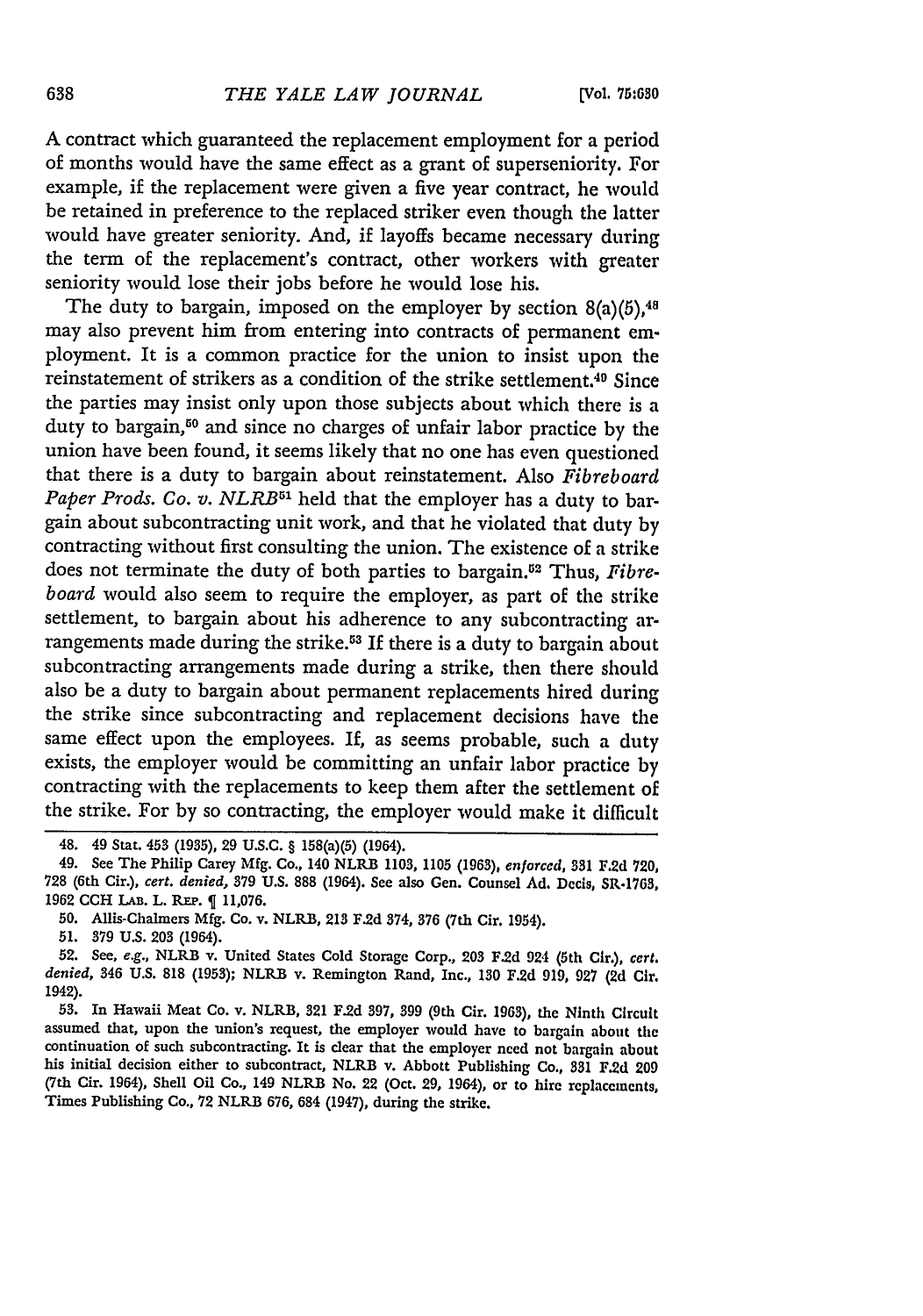to bargain in good faith about the reinstatement of the replaced strikers after the strike.

**Two** conclusions may be drawn from the discussion of permanent replacement. Either it can never serve a legitimate business interest (since offering a permanent position cannot be justified as necessary inducement to obtain replacements), or, when the offer might be justified as a necessary inducement it is illegal on other grounds. And since permanent replacement undermines employee rights guaranteed **by** the Labor Act, the current replacement rule employed by the Board for economic strikes is inconsistent with the requirements of section 8(a)(3) as interpreted in *Brown.*

Any argument for a different interpretation of 8(a)(3) based on Congress's **1959** amendment to section 9(c)(3) should be rejected. In **1959** Congress acted to mitigate the effects of the *Mackay* rule **by** providing that "[e]mployees engaged in an economic strike who are not entitled to reinstatement shall be eligible to vote under such regulations as the Board shall find are consistent with the purposes and provisions of this Act in any election conducted within twelve months after the commencement of the strike."<sup>54</sup> Admittedly, when Congress used the words "economic strikers not entitled to reinstatement," it recognized the existence of the *Mackay* rule. But to read 9(c)(3) as an affirmance **by** Congress of the *Mackay* dictum would contradict the purpose of the **1959** amendment.55 Moreover, the elimination of the permanent replacement rule would not render section 9(c)(3) meaningless; it would still apply to workers who were not entitled to reinstatement for reasons other than permanent replacement.<sup>56</sup>

In addition to the requirements of section 8(a)(3), there exists another argument against the permanent replacement rule in economic strikes. It is the confusion that dissimilar replacement rules for economic and for unfair labor practice strikes visits upon labor and management. An unfair labor practice strike is a work stoppage protesting an employer's unfair labor practice. It may be called during the term of a collective agreement<sup>57</sup> or may simply be a continuation of an

**57.** See, *e.g.,* Kitty Clover, Inc., **103** NLRB **1665,** *enforced,* 208 **F.2d** 212 **(8th** Cir. 1953). **Also,** Mastro Plastics Co. v. NLRIB, **350 U.S. 270 (1956), held** that unfair labor practice

<sup>54.</sup> **73** Stat. 542 **(1959), 29 U.S.C.** § 159(c)(3) (1964).

**<sup>55.</sup>** See text accompanying note 37 *supra.*

**<sup>56.</sup>** For example, the employee might not **be** entitled to reinstatement because his job was deleted for economic reasons. See NLRB v. National Die Casting Co., **207 F.2d** 344 (7th **Cir.** 1953). At present, the Board does not allow strikers who are not entitled to reinstatement because they are discharged for misconduct to vote. **W.** Wilton Wood. Inc., **127** NLRB **1675, 1677 (1960).**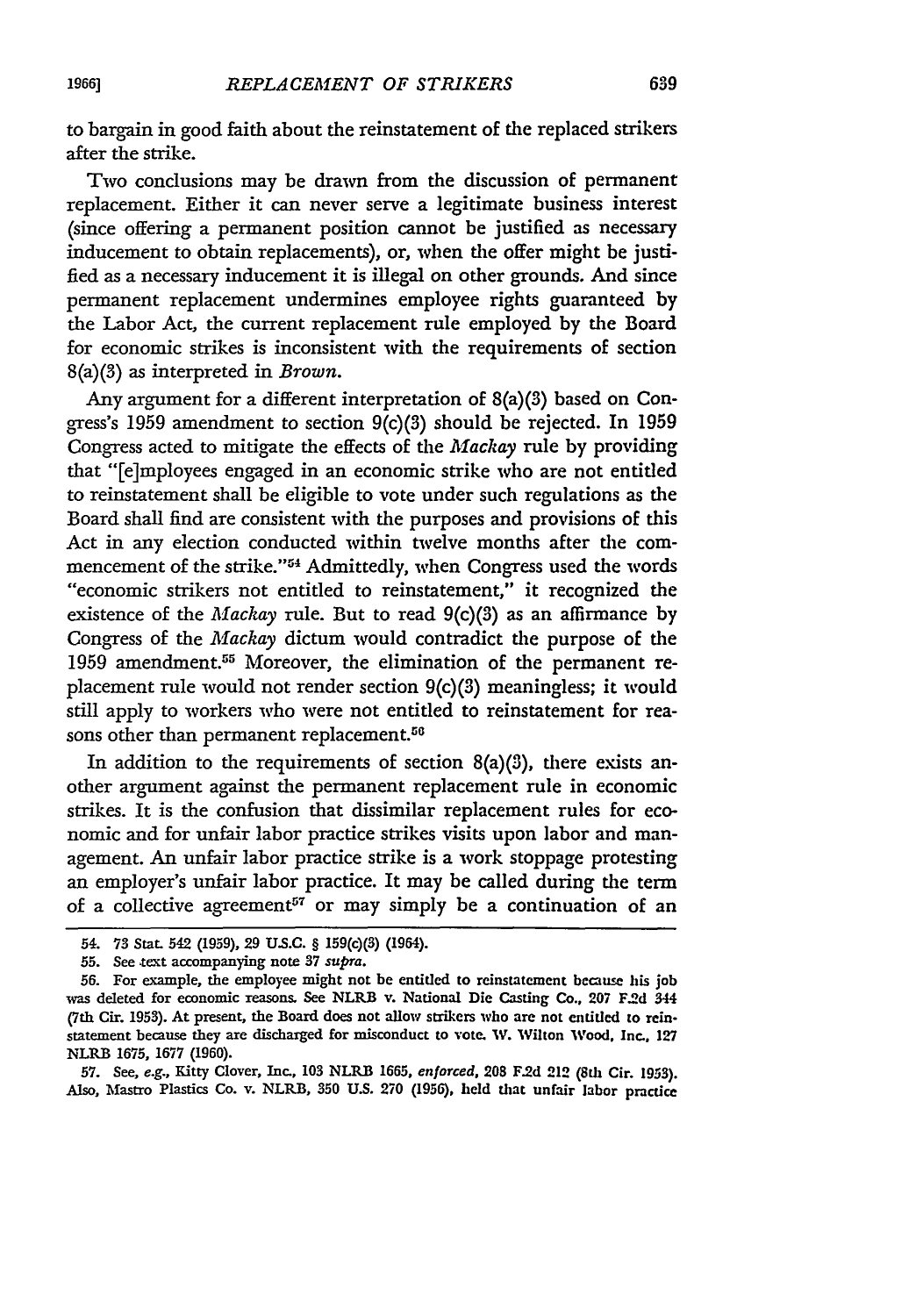economic strike.58 The Board has always held that during unfair labor practice strikes only temporary replacements could be utilized<sup>59</sup> and that all strikers were, therefore, entitled to reinstatement.<sup>60</sup> The existence of this rule and the permanent replacement rule for economic strikes makes it difficult for either party to know its rights when the union claims management has committed an unfair labor practice during an economic strike.<sup>61</sup> The union would claim that the strike was an unfair labor practice strike, and management would claim it was an economic strike. If the union's allegation is later sustained by the NLRB, management will be required to give back-pay to those strikers who were permanently replaced after the date of the illegal practice and who were not reinstated. $62$  If, however, the union's claim is denied, the employer would not be liable for back-pay. Since the definition of an unfair labor practice is an uncertain matter, and since the NLRB and courts may not decide the case finally for years after the claimed violation, management and labor are forced to bargain about the strike settlement without knowing their precise legal relationship. A replacement rule which would apply equally to unfair labor practice and economic strikes is desirable.

It is clear, though, that only temporary replacements can be allowed for unfair labor practice strikers. If the Board allowed permanent replacement it could not order the employer to give back-pay. And reinstatement with back-pay is the only effective sanction against an employer who has violated the Labor Act during the course of an economic strike. A cease and desist order, issued months after the violation, would not aid the union whose strike had been broken by the unfair practice.

strikes are limited neither **by** a no-strike clause in the collective bargaining agreement nor by the Labor Act's sixty-day cooling off period. **61** Stat. 142 (1947), **29** U.S.C. § **158(d)** (1964).

**58.** The Board's rule is that the unfair labor practice must prolong the economic strike. See, e.g., NLRB v. Guistina Bros. Lumber Co., **253 F.2d 371** (9th Cir. **1958).** As long **as** one concurrent cause of the strike is an unfair labor practice, the strike may also have economic aims. KARD-TV, 122 NLRB 222 **(1958).** For a criticism of the Board's finding of per se prolongation of an economic strike and thus automatic conversion into an unfair labor practice strike, see Stewart, *Conversion of Strikes-Economic to Unfair Labor Prac. tice: II,* 49 **U.** VA. L. Rav. **1297 (1963).**

**59.** Scobell Chem. Co., 121 NLRB **1130,** 1132, *enforced,* **267 F.2d 922 (1959).** However, up to the time at which an economic strike is converted into an unfair labor practice strike, the employer may hire permanent replacements. **See** R. **J.** Oil **&** Ref. Co., **108** NLRB 641, 648 (1954).

**60.** Kitty Clover, Inc., **103** NLRB **1665,** *enforced,* **208 F.2d** 212 (8th Cir. **1953).** Unfair labor practice strikers are entitled to vote, Times Square Stores Corp., **79** NLRB 361, 364 (1948), but their replacements are not. Tampa Sand **&** Material Co., 137 NLRB 1549 **(1962).**

61. See generally Stewart, *Conversion of Strikes: Economic to Unfair Labor Practice* I & II, 45 **U.** VA. L. Rav. **1332** (1959), 49 **U.** VA. L. REV. **1297 (1963).**

62. Maurice Embroidery Works, Inc., 111 NLRB 1143, 1160 (1955).